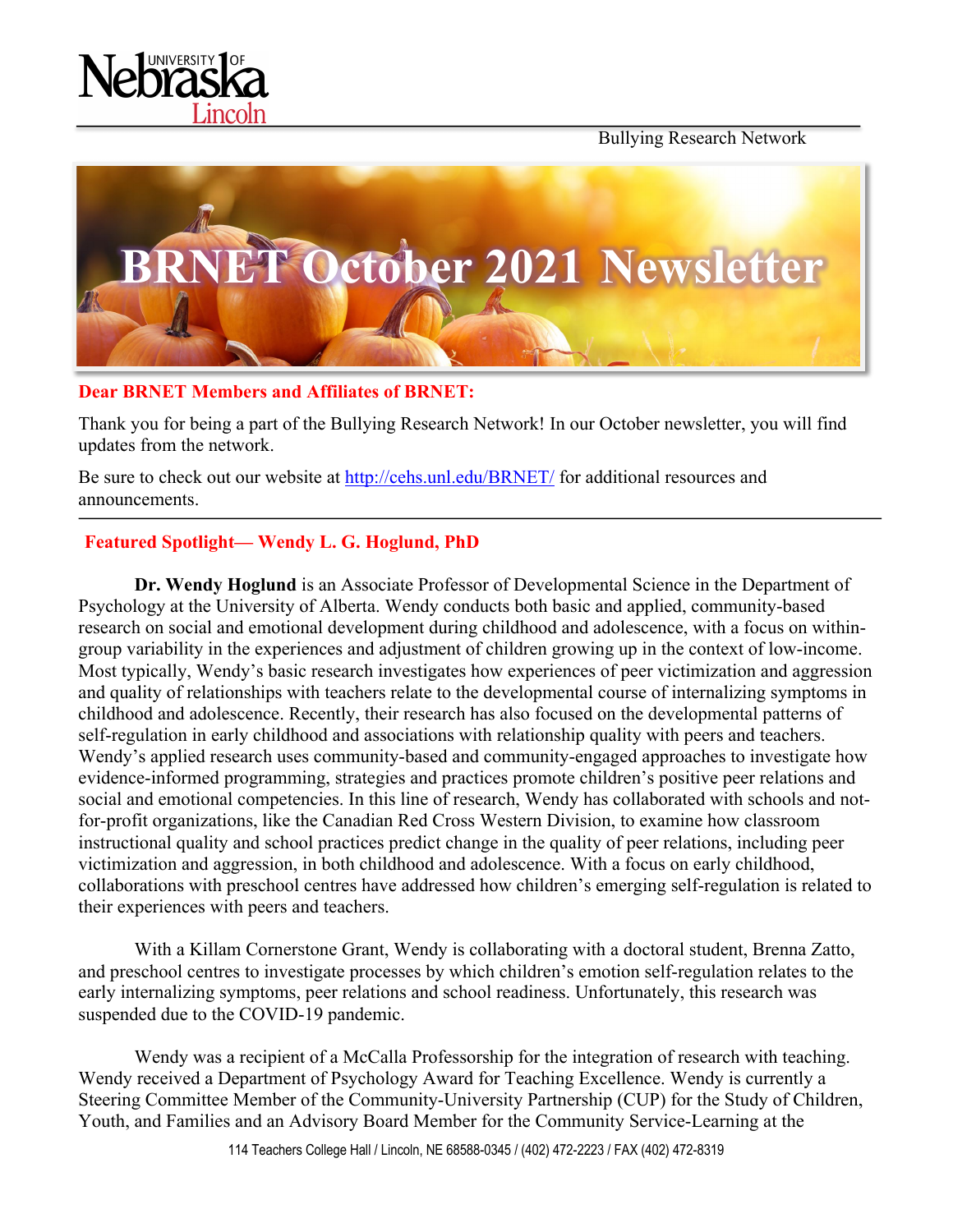University of Alberta. Wendy has served on the review committees for CIHR, WCHRI, and MSFHR and as an external reviewer for SSHRC, CIHR, PolicyWise, NSF, and NAEd/Spencer Foundation.

### **Recent publications on peer victimization and aggression, internalizing problems, and teacher-child relationship quality:**

- **Hoglund, W. L. G.**, & Hau, P. (in press). Early co-occurrence of peer victimization and aggression*. Development and Psychopathology*.
- Cho, D., Zatto, B. R. L., & **Hoglund, W. L. G.** (accepted). Subtypes of victimization in adolescence: Covariation with depression. *Developmental Psychology*.
- Zatto, B., & **Hoglund, W. L. G.** (accepted). Depressive and anxious symptoms and teacher-child dependency and conflict in early childhood*. Journal of School Psychology*.
- Zatto, B., & **Hoglund, W. L. G.** (2019). Children's internalizing problems and teacher-child relationship quality across preschool*. Early Childhood Research Quarterly, 49*, 28-39.

### **BRNET New Members!**

BRNET has a current total of 255 members from 27 countries! Welcome to the BRNET, **Dr. Varela**!

### **New Affiliates of BRNET!**

BRNET has a current total of 97 Affiliates (formerly known as 'Friends of BRNET') from 14 countries! Welcome **Trent Mann, Liffy Bond, & Nicole Dryburgh**!

Please send recommendations for potential BRNET members (i.e., faculty, researchers, and clinicians who are conducting research on bullying or related topics) to Drs. Shelley Hymel, Susan Swearer, or to bullyresearchnet@gmail.com. Additionally, you may direct potential BRNET members toward our website for further information: https://cehs.unl.edu/BRNET/become-member-or-affiliate/.

*If you have recently joined BRNET and have not yet provided your information, please send the following to bullyresearchnet@gmail.com.*

- 1) contact information that can be posted on the website;
- 2) a brief biography of you and your work that can be posted on the website;
- 3) a list of current/ongoing projects in this area;
- 4) an annotated bibliography of your work in this area (i.e., full reference plus a few sentences about the work) or curriculum vitae that can be posted on the website;
- 5) relevant web-based links you would like to share.

## **Affiliates of BRNET**

Affiliates of BRNET (formerly known as 'Friends of BRNET') is a group of graduate students, administrators, parents, and individuals who are interested in learning more about the Bullying Research Network. Affiliates of BRNET receive our monthly e-newsletter. If you are interested in becoming an Affiliate of BRNET or want to refer someone to Affiliates of BRNET, please email Catie Carney, the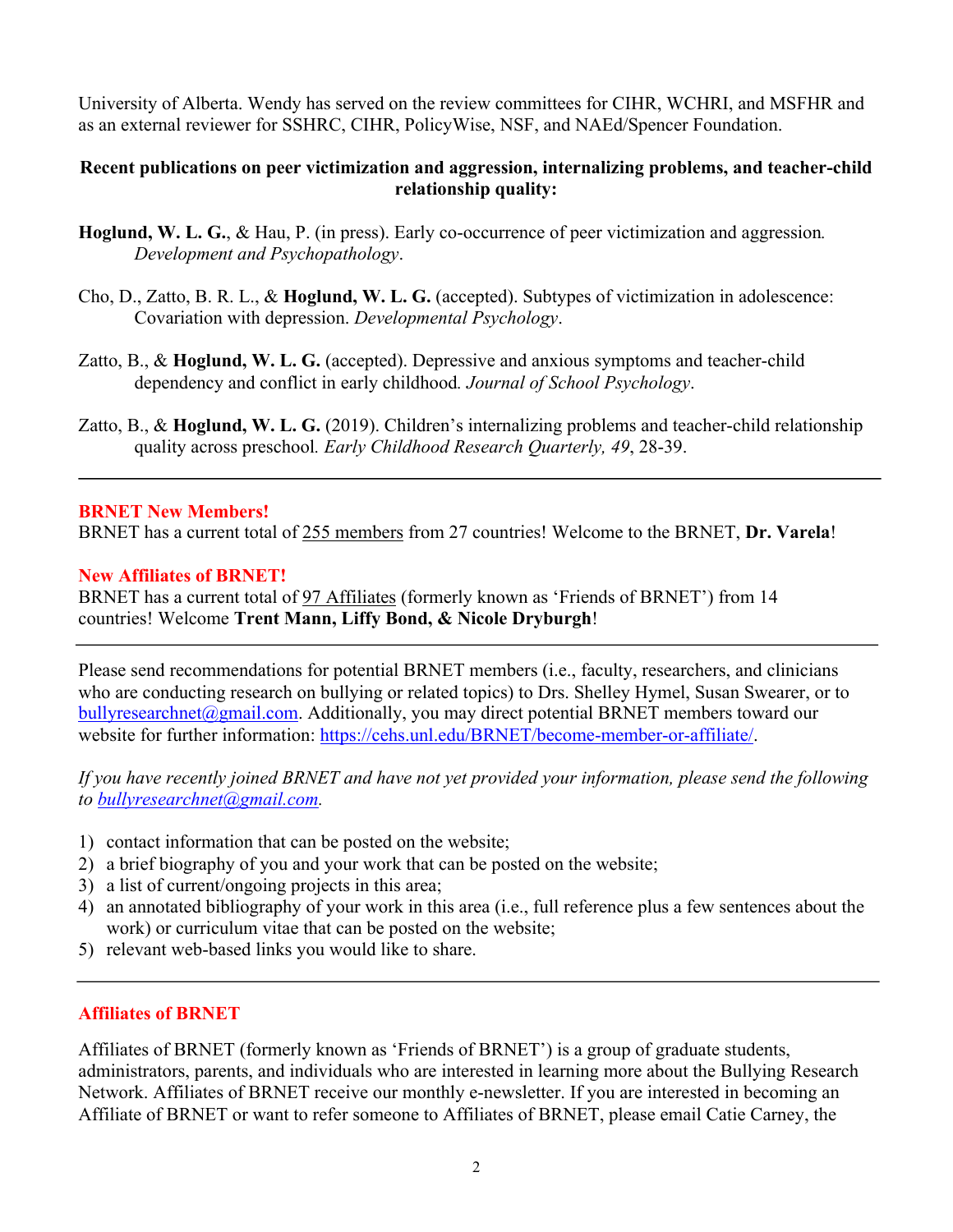BRNET Coordinator, at bullyresearchnet@gmail.com with the following information: name, title, address, and email address.

## **BRNET Member Grant/Funding Announcements**

Receipt of funding facilitates the BRNET mission to conduct interdisciplinary research related to bullying and aggression, with particular attention being paid to the link between basic and applied research. Thus, the BRNET directors are excited to offer members a new opportunity to share grants (and other sources of funding) they have received for their research projects.

Funding varies across countries and is not limited to federal grants. If you are interested in sharing your grants or funding with other BRNET members, please send an abstract of the research funding along with the funding source to bully research net  $\omega$  gmail.com and we will post the information on our website.

# **BRNET MEMBER ANNOUNCEMENTS**

## **(1) International Research Opportunity - Examining Teacher Responses to Peer Conflict and Bullying**

The Bullying Research Network and the World Anti-Bullying Forum are seeking international researchers interested in collaborating on a study examining teacher responses to peer conflict and bullying across the globe.

Given that bullying typically first occurs in the school context, teachers play a critical role in addressing and solving the problem. Extending our understanding of teacher responses to peer conflict and bullying (see the recent 2021 special issue in the *European Journal of Developmental Psychology*), we invite researchers to join us in an international research collaboration, overseen by Drs. Wendy Craig (Queens University, Canada), Shelley Hymel (University of British Columbia, Canada), and Susan Swearer (University of Nebraska - Lincoln, United States).

We propose two parallel studies of teacher responses to peer conflict/bullying vignettes, both conducted online using Qualtrics, (1) one addressing peer conflict in elementary school contexts and the other (2) addressing identity-based bullying in the secondary school context. The elementary study has been designed and piloted by doctoral candidate, Daria Khanolainen, University of Jyväskylä, Finland. The secondary study, has been designed and piloted by doctoral candidate, Lindsay Starosta, University of British Columbia, Canada. In both studies, participants will be asked to respond to hypothetical peer conflict/bullying situations that are depicted visually in storyboard form. Participating researchers would be expected to oversee ethics approval, recruitment, and data collection in their own country, using a common data protocol and submitting a final, anonymized data set to the international collaboration managers by December 31, 2022. Participating researchers can publish data from their own country, and will also have an opportunity to participate in collaborative international publications, using the full dataset. See the attached PDFs or the following link for a brief overview of the two studies: https://cehs.unl.edu/BRNET/research-opportunities/.

If you are interested in participating in one or both studies, please contact the international collaboration managers (Drs. Craig, Hymel, and Swearer) via the BRNET email (bullyresearchnet@gmail.com) and